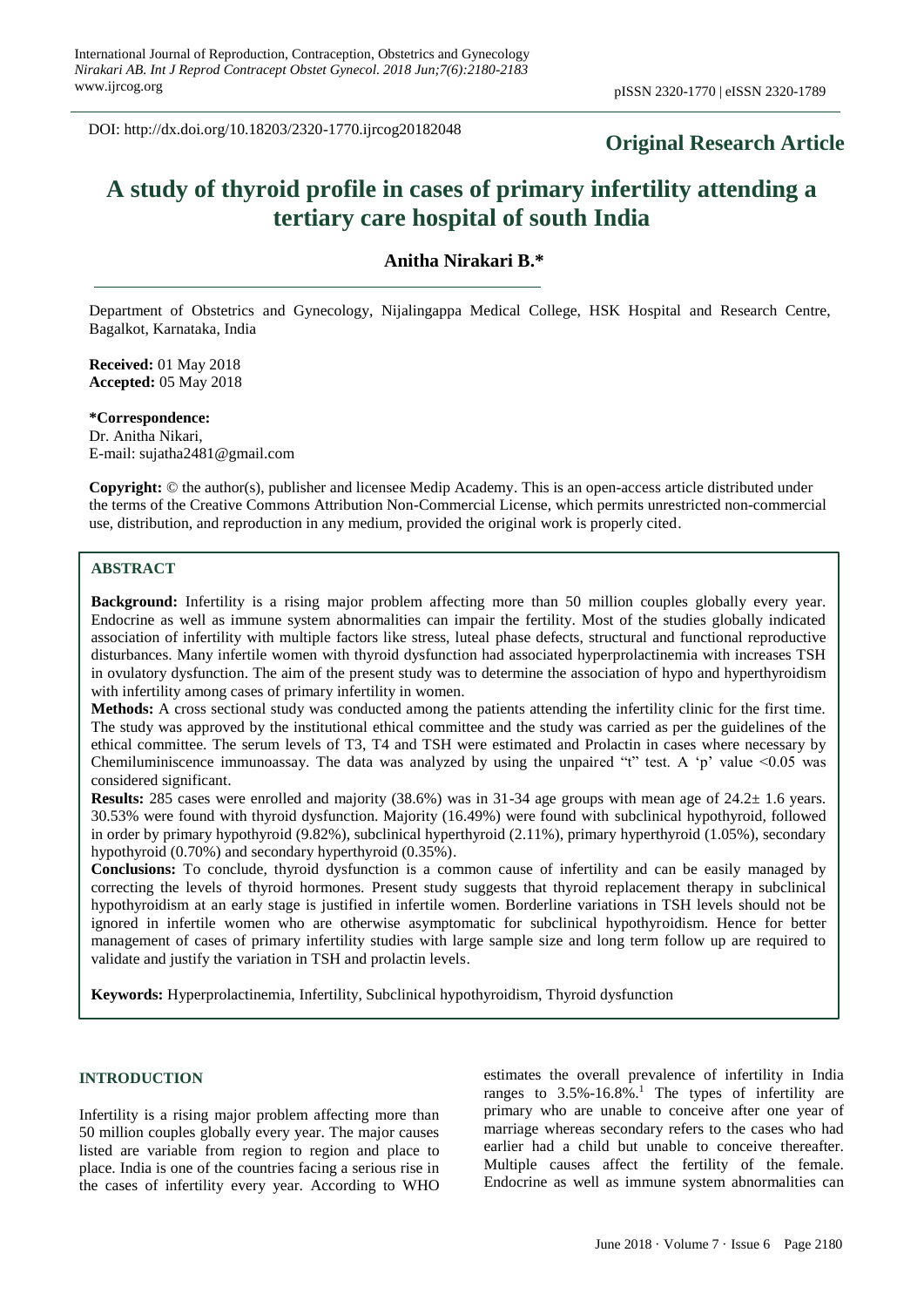impair the fertility. Among the endocrine glands, thyroid gland dysfunctions can affect the numerous aspects of pregnancy and reproduction.<sup>2</sup>

Thyroid dysfunction can affect the fertility in various ways which include anovulatory cycles, luteal phase defects, high prolactin levels and sex hormone imbalances. Thyroid evaluation can be done in any woman who wants to conceive with a family history of thyroid disorder, had miscarriages regularly, or unable to conceive after one year of unprotected sexual intercourse. In hypothyroidism there is deficiency of factors VII, VIII, IX and XI and estrogen break through bleeding secondary to anovulation which will explain the cause of frequent, prolonged and heavy menstruation.<sup>3</sup>

Hyperthyroidism is characterized by frequent scanty menstruation or amenorrhea. Thyrotoxicosis increases the risk of spontaneous abortions and increases the risk of congenital anomalies and aplasia cutis. Most of the studies globally indicated association of infertility with multiple factors like stress, luteal phase defects, structional and functional reproductive disturbances. Many infertile women with thyroid dysfunction had associated hyperprolactinemia with increases TSH in ovulatory dysfunction.<sup>4</sup> Most of the studies conducted earlier had studied association of thyroid function with prolactin dysfunction. The aim of the present study was to determine the association of hypo and hyperthyroidism with infertility among cases of primary infertility in women.

# **METHODS**

A cross sectional study was conducted at a tertiary care hospital for a period of one year from January 2015 to December 2016 in Department of Gynecology and Obstetrics. All the patients attending the infertility clinic for the first time during the study period were enrolled and cases fulfilling the inclusion criteria were included in the study. The socio demographic data, family history, age, duration of marriage and all possible risk factors were enquired and noted in a separate questionnaire sheet prepared for the study.

The study was approved by the institutional ethical committee and the study was carried as per the guidelines of the ethical committee. The details of the study were clearly explained to the participants and informed consent was taken from all the study cases, and those who were not willing for consent were excluded from the study.

The inclusion criteria were cases of primary infertility, age between 20-40 years with duration of marriage more than one year. Cases with an old history of thyroid surgery, on thyroid medications or benign thyroid disease were excluded and also cases with confirmed male cases of infertility. Females with secondary causes of infertility like tubular blockage, pelvic inflammatory disease, endometriosis, with associated liver or renal diseases were excluded from the study. The protocol workup for cases of primary infertility was a detailed medical and marital history, a thorough gynecological examination, an Ultrasonography abdomen, premenstrual endometrial biopsy and a hormonal profile. (TSH, FT3 and FT4) Hysterosalpingography whenever indicated was performed.

All the cases were thoroughly examined by a gynecologist and findings were noted in the predesigned questionnaire and report sheet.

5ml of venous blood sample was collected from all the included cases and dispensed into sterile plain vacutainers. Allowed to clot and serum was collected by centrifuging at 5000rpm. The sera were stored at -200c till used for thyroid assay. (TSH, FT3 and FT4) The Thyroid assay was performed by Chemiluminiscence assay using Acculite CLIA micro wells. The assay reliability was determined using commercially derived control sera of low and high concentrations. Hyperthyroidism was diagnosed if serum TSH was < 0.3 mIU/L and hypothyroidism was diagnosed if serum TSH was >4.0 mIU/ L. The total cases in the study were categorized into 7 types, based on the thyroid profile.

# *Statistical analysis*

All the data was entered in Microsoft excel sheet and corrections were done. The analysis was done by using Graph pad prism version 4. The data was analyzed by using the unpaired "t" test. A 'p' value  $\leq 0.05$  was considered significant.

# **RESULTS**

A total of 780 cases during the study period of one year attended the infertility clinic of the hospital. All the cases were interviewed, and a detailed history and demographic data was collected and noted in the separate protocol sheet approved by institutional ethical committee. The cases were examined by gynecologist and clinical findings were noted. All the cases of primary infertility were included and other cases not fulfilling the inclusion criteria and cases of primary infertility who were not willing to participate in the study were also excluded.285 cases out of 780 cases were included in the study group. Table-1 explains the distribution of age pattern of the included cases. 38.6% of cases (110/285) were in range of 31-34 followed in order by 25-30 (26.67%), 35-40 (19.65%) and last in group of 20-24 (15.09%) (Table-1).

#### **Table 1: Age group of patients included in the study.**

| Age group | N <sub>0</sub> | $\frac{0}{0}$ |
|-----------|----------------|---------------|
| $20 - 24$ | 43             | 15.09         |
| $25 - 30$ | 76             | 26.67         |
| $31 - 34$ | 110            | 38.60         |
| $35-40$   | 56             | 19.65         |
| Total     | 285            | 100           |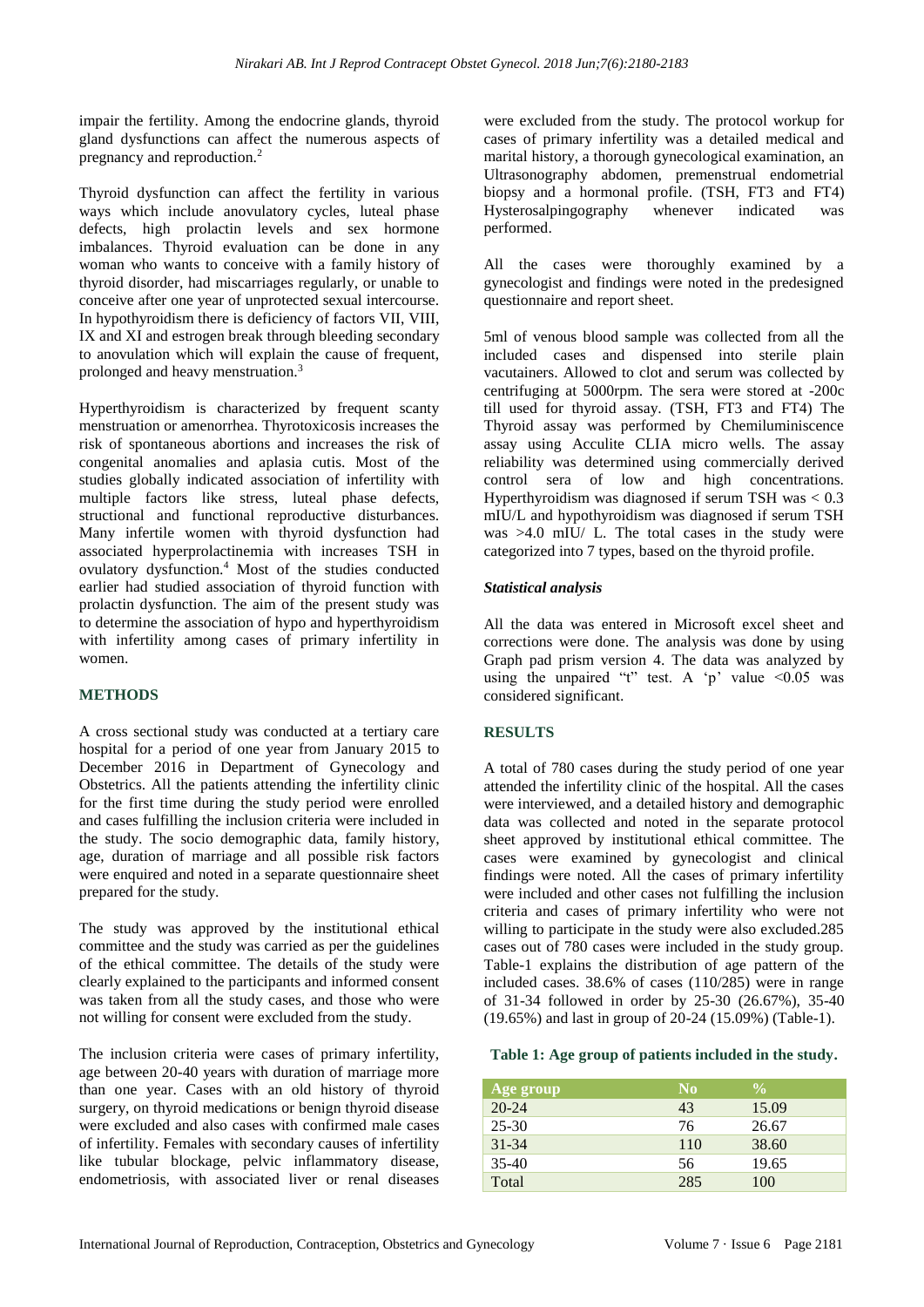Mean age of the study subjects in our study was  $24.2 \pm 1.6$ years. In our study, significance was not observed with relation to age and thyroid status in different groups. (p value  $> 0.05$ ) 69.47% (198/285) cases in our study were euthyroid and 30.53% were found with Thyroid dysfunction. Among the cases with thyroid dysfunction, majority (16.49%) were found with subclinical hypothyroid, followed in order by primary hypothyroid (9.82%), subclinical hyperthyroid (2.11%), primary hyperthyroid (1.05%), secondary hypothyroid (0.70%) and secondary hyperthyroid (0.35%). The reference range for the cases is summarized in Table 2.

# **Table 2: Categorization of cases based on thyroid profile.**

|                          | $FT3$ (pmol/L) | FT4(pmol/L) | TSH (IU/ml)   |
|--------------------------|----------------|-------------|---------------|
| Euthyroid                | $4.12 - 8.10$  | 10.10-28.14 | $0.50 - 4.85$ |
| Primary hypothyroid      | <4.12          | < 10.10     | > 4.85        |
| Primary hyperthyroid     | >8.1           | > 28.14     | ${}_{< 0.5}$  |
| Secondary hypothyroid    | <4.12          | < 10.10     | ${}_{< 0.5}$  |
| Secondary hyperthyroid   | >8.1           | > 28.14     | > 4.85        |
| Subclinical hypothyroid  | $4.12 - 8.10$  | 10.10-28.14 | > 4.85        |
| Subclinical hyperthyroid | $4.12 - 8.10$  | 10.10-28.14 | < 0.5         |

#### **Table 3: Distribution of cases according to thyroid status and mean of thyroid hormone.**

|                          | No (285)       | $\frac{0}{0}$ | $FT3$ (pmol/L) | FT4(pmol/L)    | TSH (IU/ml)    |
|--------------------------|----------------|---------------|----------------|----------------|----------------|
|                          |                |               | $Mean \pm SD$  | $Mean \pm SD$  | $Mean \pm SD$  |
| Euthyroid                | 198            | 69.47         | $5.2 + 1.2$    | $15.2 \pm 3.1$ | $2.1 \pm 1.5$  |
| Primary Hypothyroid      | 28             | 9.82          | $2.1 \pm 1.0$  | $4.2 \pm 2.5$  | $11.0 \pm 2.1$ |
| Primary Hyperthyroid     |                | 1.05          | $14.2 \pm 1.5$ | $36.0 \pm 3.3$ | $0.4 \pm 0.1$  |
| Secondary hypothyroid    | $\overline{2}$ | 0.70          | $2.4 \pm 1.2$  | $5.1 \pm 0.2$  | $0.3 \pm 0.1$  |
| Secondary Hyperthyroid   |                | 0.35          | $15 + 1.4$     | $34 \pm 1.5$   | $9.2 \pm 1.1$  |
| Subclinical hypothyroid  | 47             | 16.49         | $5.5 + 1.2$    | $15.6 \pm 2.8$ | $9.4 \pm 1.0$  |
| Subclinical hyperthyroid | 6              | 2.11          | $5.3 + 1.1$    | $16.0 \pm 1.5$ | $0.4 \pm 0.1$  |

Most of the cases with thyroid dysfunction were found with menstrual disturbances. 87 cases of euthyroid patients, reported abnormal menstrual cycles in the history. Majority of the menstrual disturbance was amenorrhea. Prolactin levels were estimated in cases of thyroid dysfunction and found that 23 cases of 87 demonstrated hyperprolactinemia as an associated condition [Prolactin >25ng/ml]. However infertile women with hypothyroidism had significantly higher levels of prolactin than other cases of thyroid dysfunction.

# **DISCUSSION**

In the present study, 30.53% of cases were associated with Thyroid dysfunction with majority of the cases (27.02%) with hypothyroidism. Hypothyroidism appears to be the common cause of infertility among the cases in the study with subclinical hypothyroidism being the most common among hypothyroid cases. Similar findings were also reported from many studies throughout the globe. This association of hypothyroidism for infertility was due to deficiency of iodine associated with low intake in developing countries. <sup>5</sup> Most of the studies reported that mild iodine deficiency is associated with more hyperthyroidism and less hypothyroidism in the

population.<sup>6</sup> Few of the studies reported the prevalence of hypothyroidism is higher in pregnant woman than nonpregnant woman. Majority of the cases of euthyroid were observed with a shift towards the development of hypothyroidism in our study.

In our study majority of the cases of primary infertility were euthyroid, where the cause of infertility needs to be further investigated and prolactin assay was done in all the cases not associated with thyroid dysfunction. In our present study the prevalence of hypothyroidism is higher than the other studies of Arojoki M et al.<sup>7</sup> But the results of our study with relation to high prevalence of hypothyroidism was compatible with the studies of Goswami B et al and Elahi S who also reported higher prevalence of subclinical hypothyroidism among primary infertility.8,9 Higher prevalence of infertility in hypothyroidism is due to disturbances in gonadotropin releasing hormone, and abnormal pulsatile release of LH. Some of the studies report that serum TSH levels can be a significant predictor of fertilization failure among women receiving IVF.<sup>10</sup>

Few studies reported that hyperprolactinemia was associated with thyroid disorders among infertile subjects